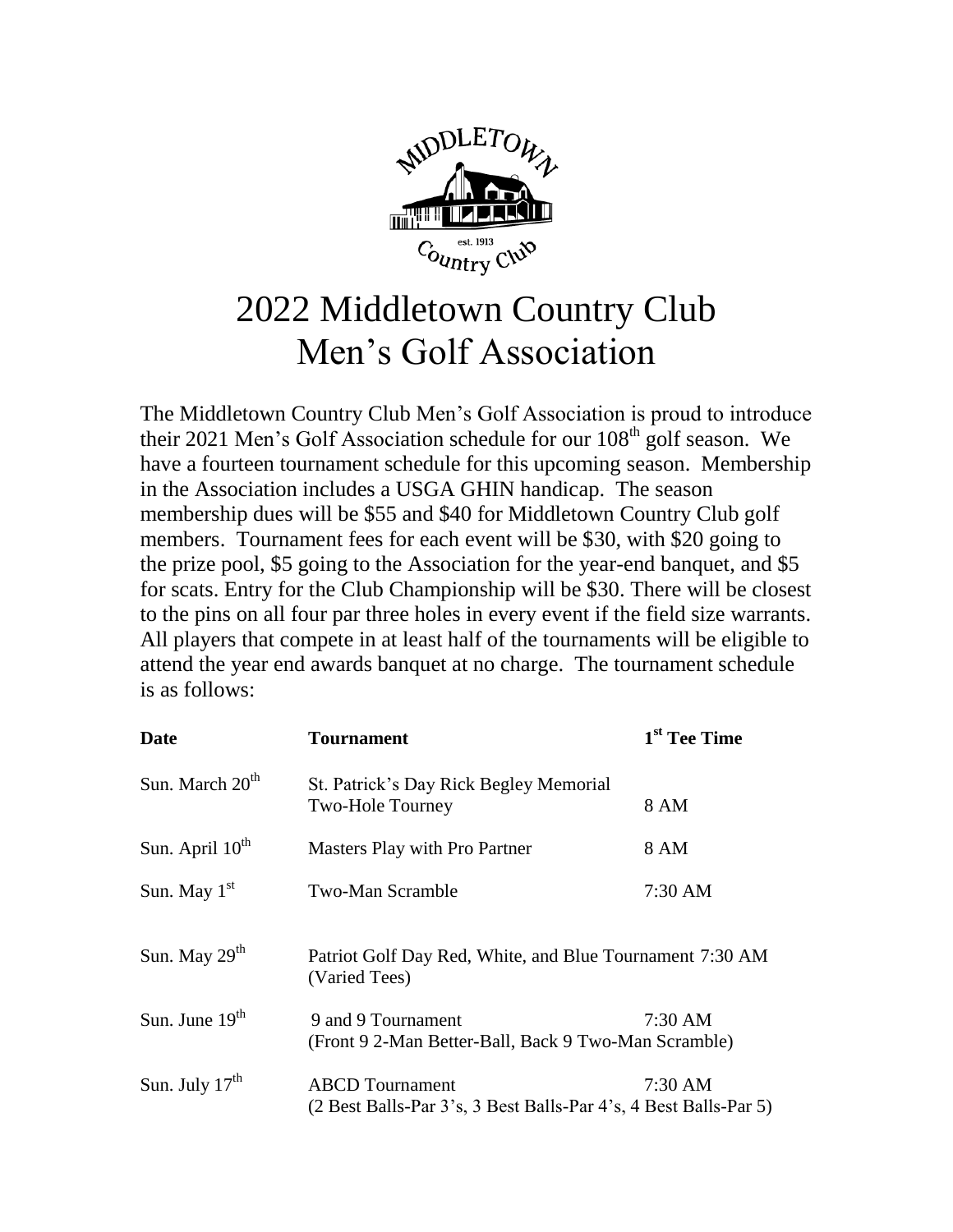| Sun. Aug. $7th$  | Ed Johnson Memorial Individual Full Handicap                                                                                                             | 7:30 AM |
|------------------|----------------------------------------------------------------------------------------------------------------------------------------------------------|---------|
| Sun. Aug. $28th$ | "The Devil's Open"-6,6,6, Tournament<br>$(1st 6-Two-Man Scramble, 2nd 6-Select Drive Alternative Short,$<br>3 <sup>rd</sup> 6 Holes-Two-Man Better-Ball) | 7:30 AM |

#### **Mike Flad Memorial Club Championship**

| Sun. Sept. $11th$<br>Sun. Sept. 18 <sup>th</sup><br>Sun. Sept. 25 <sup>th</sup> | First Round of Match Play<br>Second Round of Match Play<br>Final Round of Match Play (if necessary) | $7:30 \text{ AM}$<br>$7:30 \text{ AM}$ |
|---------------------------------------------------------------------------------|-----------------------------------------------------------------------------------------------------|----------------------------------------|
|                                                                                 | (Championship and Consolation Matches)                                                              | $7:30$ AM                              |
| Sun. Oct. $9th$                                                                 | Two-Man Better Ball of Partners                                                                     | $7:30 \text{ AM}$                      |
| Sun. Oct. $30th$                                                                | <b>Blind Partners Tournament</b>                                                                    | 8 AM                                   |
| Sun. Nov. $13th$                                                                | Richie Klenk Memorial "Do-Over" Tournament                                                          | 8 AM                                   |

#### **2022 Match Play Championship**

Season-long Match Play competition where dates will be set when individual matches must be completed by. Dates will be set when signups for the field are completed. All players will be blind drawn into groups of four- a "pod" if you will. We need 36 players to make this work. Every player will play a minimum of 3 matches in their "pod". The player with the best won/loss record in each pod will advance into single elimination. This will follow the same model as the current World Match Play.

### **Other Events**

| Sun. Feb. $20th$ | 6 <sup>th</sup> Annual Cabin Fever Open (2-Man Scramble) 10 AM Shotgun |              |
|------------------|------------------------------------------------------------------------|--------------|
| Mon. April $3rd$ | 3 <sup>rd</sup> Annual Masters Par Three Contest (9 Holes)             | 5 PM Shotgun |